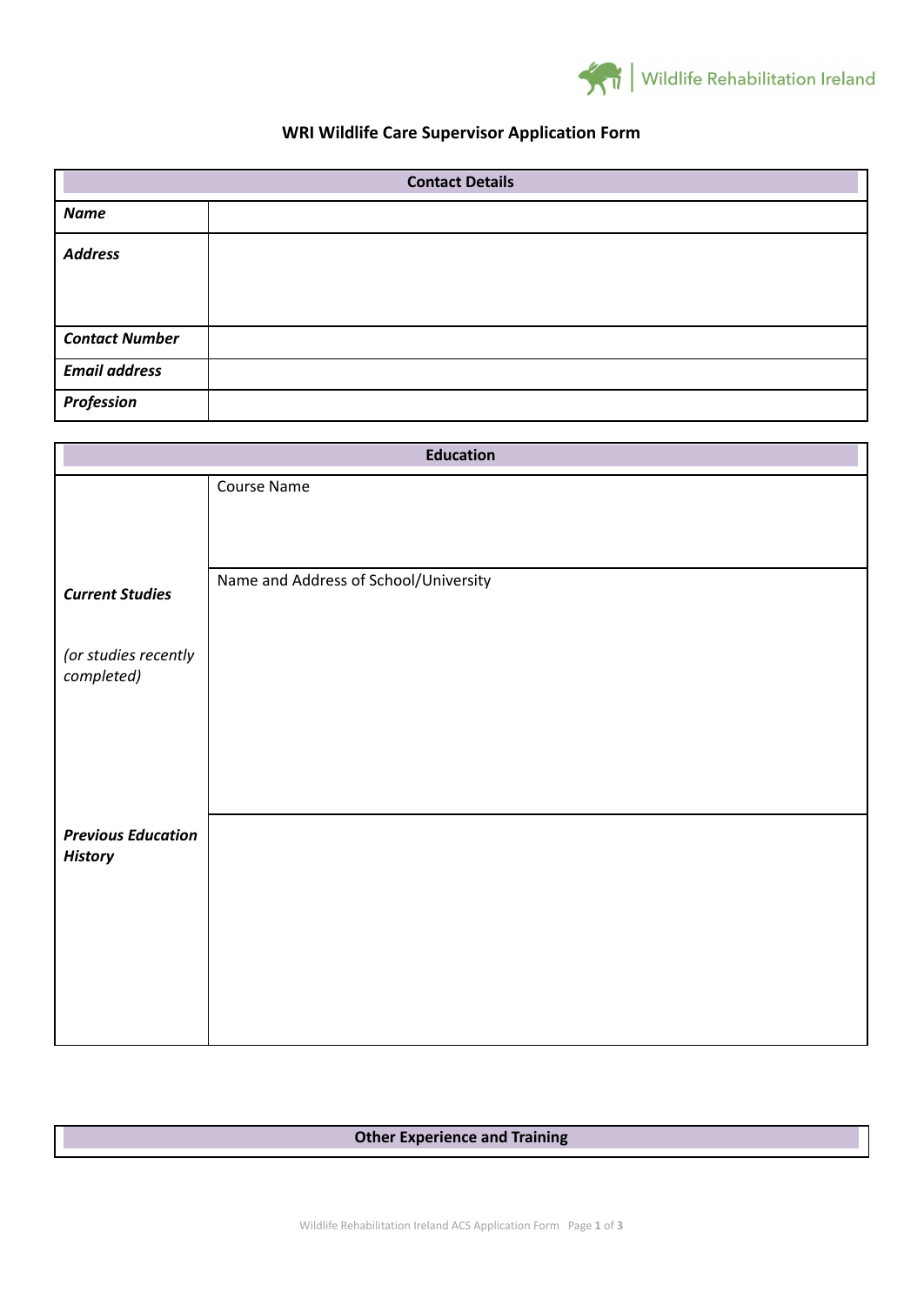

| <b>Previous work</b><br>experience/internships                                                  |               |           |
|-------------------------------------------------------------------------------------------------|---------------|-----------|
| How long have you been in<br>continuous employment in a<br>wildlife rehabilitation facility?    |               |           |
| What number and species of<br>wildlife were seen in this facility?                              |               |           |
| Other courses/trainings relating to<br>animal care, wildlife conservation<br>or related fields. |               |           |
| <b>Other courses/trainings (computer</b><br>courses, health and safety, business<br>etc.)       |               |           |
| <b>Languages &amp; fluency</b>                                                                  |               |           |
| <b>Full Driving Licence?</b>                                                                    | $\square$ Yes | $\Box$ No |
| Own car?                                                                                        | $\square$ Yes | $\Box$ No |